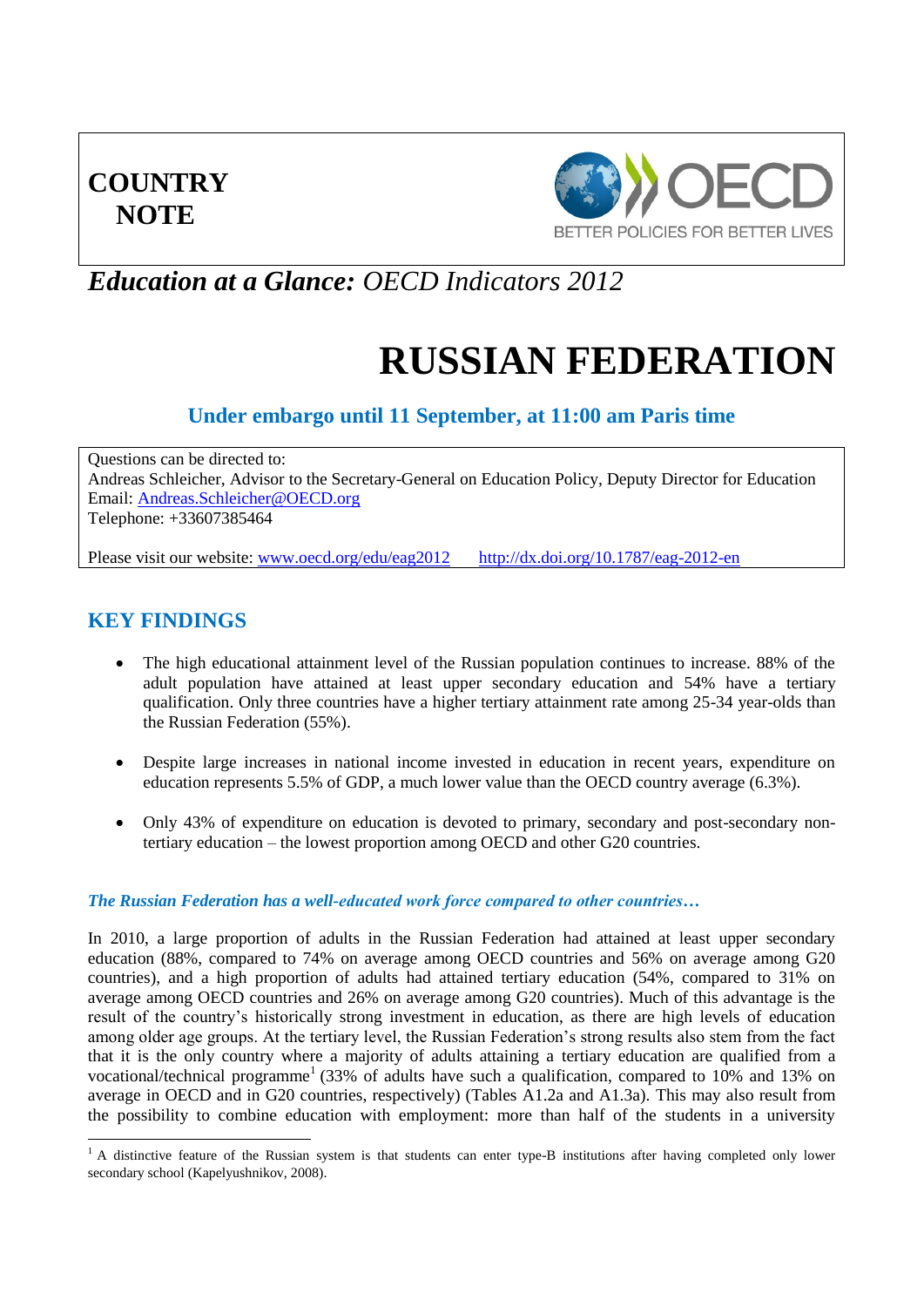programme (tertiary-type A) are enrolled on a part-time basis (only Sweden and Poland have also a majority of part-time students in these programmes).





Percentage, by age group

1. Year of reference 2002.

2. Year of reference 2009.

3. Year of reference 2000.

Countries are ranked in descending order of the percentage of 25-34 year-olds who have attained tertiary education. Source: OECD. Table A1.3a. See Annex 3 for notes (www.oecd.org/edu/eag2012).

1 2 *<http://dx.doi.org/10.1787/888932661478>*





1. Excluding ISCED 3C short programmes

2. Year of reference 2002.

3. Year of reference 2009.

4. Year of reference 2000.

Countries are ranked in descending order of the percentage of 25-34 year-olds who have attained at least an upper secondary education. Source: OECD. Table A1.2a. See Annex 3 for notes (www.oecd.org/edu/eag2012).<br>StatLink  $\frac{1}{2}$  <http://dx.doi.org/10.1787/888932661497>

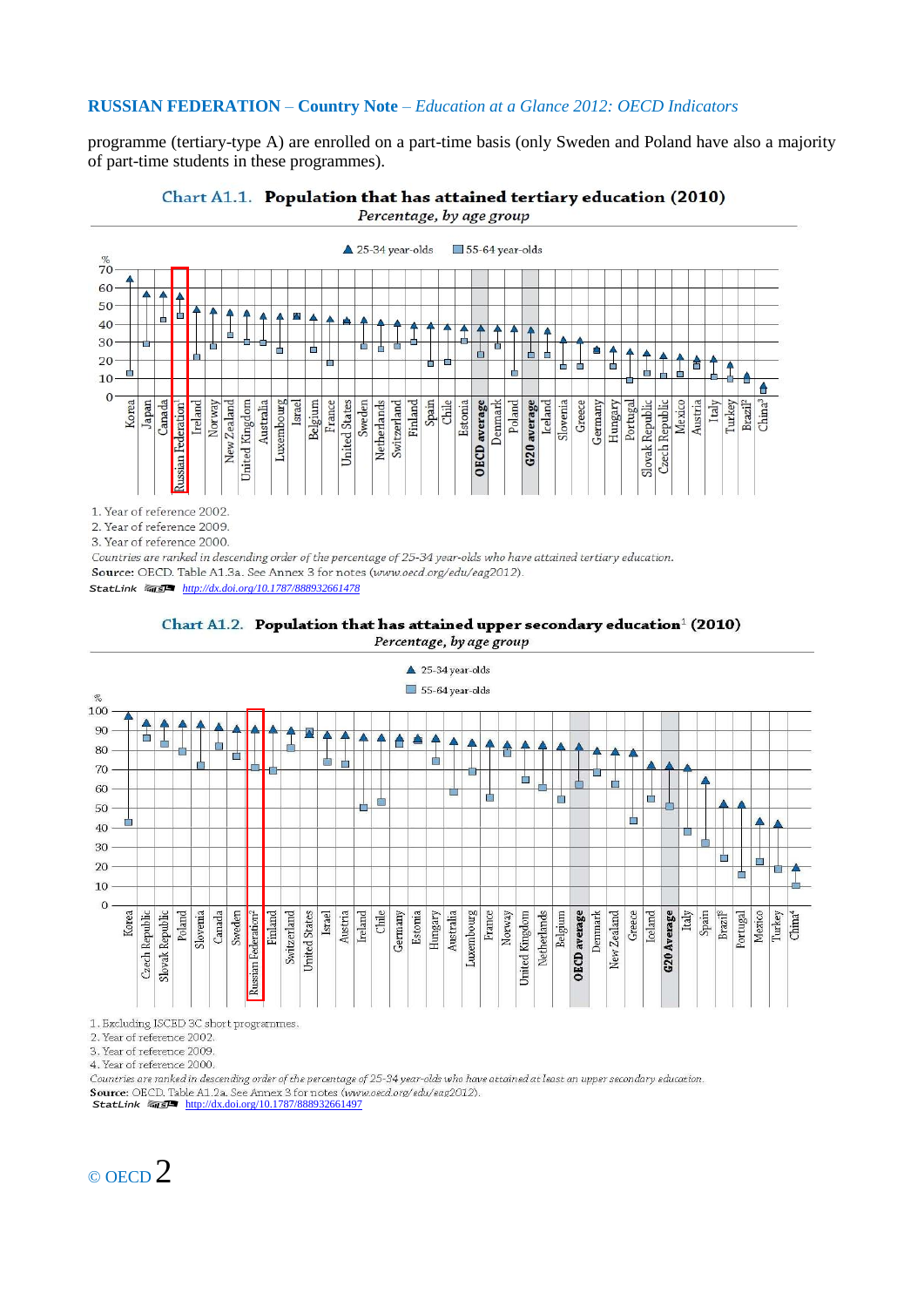The attainment level of the population has increased significantly over the last 40 years in most OECD and G20 countries (between 25-34 and 55-64 year-olds, upper secondary and tertiary attainment levels increased by 20 and 15 percentage points, respectively, on average in OECD countries). In general, differences in attainment between age cohorts are less pronounced in countries where the adult population has a high level of educational attainment. However, the Russian Federation has made notable progress in increasing attainment between generations, even though the attainment level of its older population is already high: 91% of 25-34 year-olds have attained an upper secondary education, compared with 71% of 55-64 year-olds (Table A1.2a), and 55% of 25-34 year-olds have obtained a tertiary education, compared to 44% of 55-64 year-olds<sup>2</sup> (Table A1.3a). The Russian Federation is among the top four countries with the highest proportions of young adults with a tertiary qualification (Chart A1.2).

However, an increasing number of countries may approach or surpass the Russian Federation's level of tertiary attainment in the coming years, because the proportion of the younger people with a tertiary attainment is increasing faster in some countries than in the Russian Federation. For example, Japan and Korea have lower proportions of 25-64 year-olds with tertiary education (45% and 40% respectively), but the proportions of 25-34 year-olds who have attained a tertiary education are already higher than in the Russian Federation (57% and 65% respectively). If this trend does not change in the next decades, educational attainment levels in Japan and Korea may surpass those in the Russian Federation.

### … *and is attracting an increasing share of the international tertiary student market.*

The number of foreign tertiary students enrolled worldwide has nearly doubled between 2000 and 2010. During the period 2005 to 2010, the changes were also quite significant, and the number of foreign student enrolled in the Russian Federation increased by 78% (the majority of them coming from neighbouring countries – Table C4.5). Although the United States, the United Kingdom, Australia, Germany and France account for half of all tertiary students pursuing their studies abroad, a significant number of foreign students (4%) were enrolled in the Russian Federation in 2010 (Table C4.4).



Chart C4.3. Trends in international education market shares (2000, 2010) Percentage of all foreign tertiary students enrolled, by destination

1. Data relate to international students defined on the basis of their country of residence.

2. Year of reference 2009.

1

Countries are ranked in descending order of 2010 market shares.

Source: OECD and UNESCO Institute for Statistics for most data on non-OECD countries. Table C4.7, available on line. See Annex 3 for notes (www.oecd.org/edu/eag2012).

StatLink 1 <http://dx.doi.org/10.1787/888932663207>

 $<sup>2</sup>$  In 2009 the Unified State Exam was made the main examination for school graduation and university, helping to create a more</sup> unified system (OECD, 2011).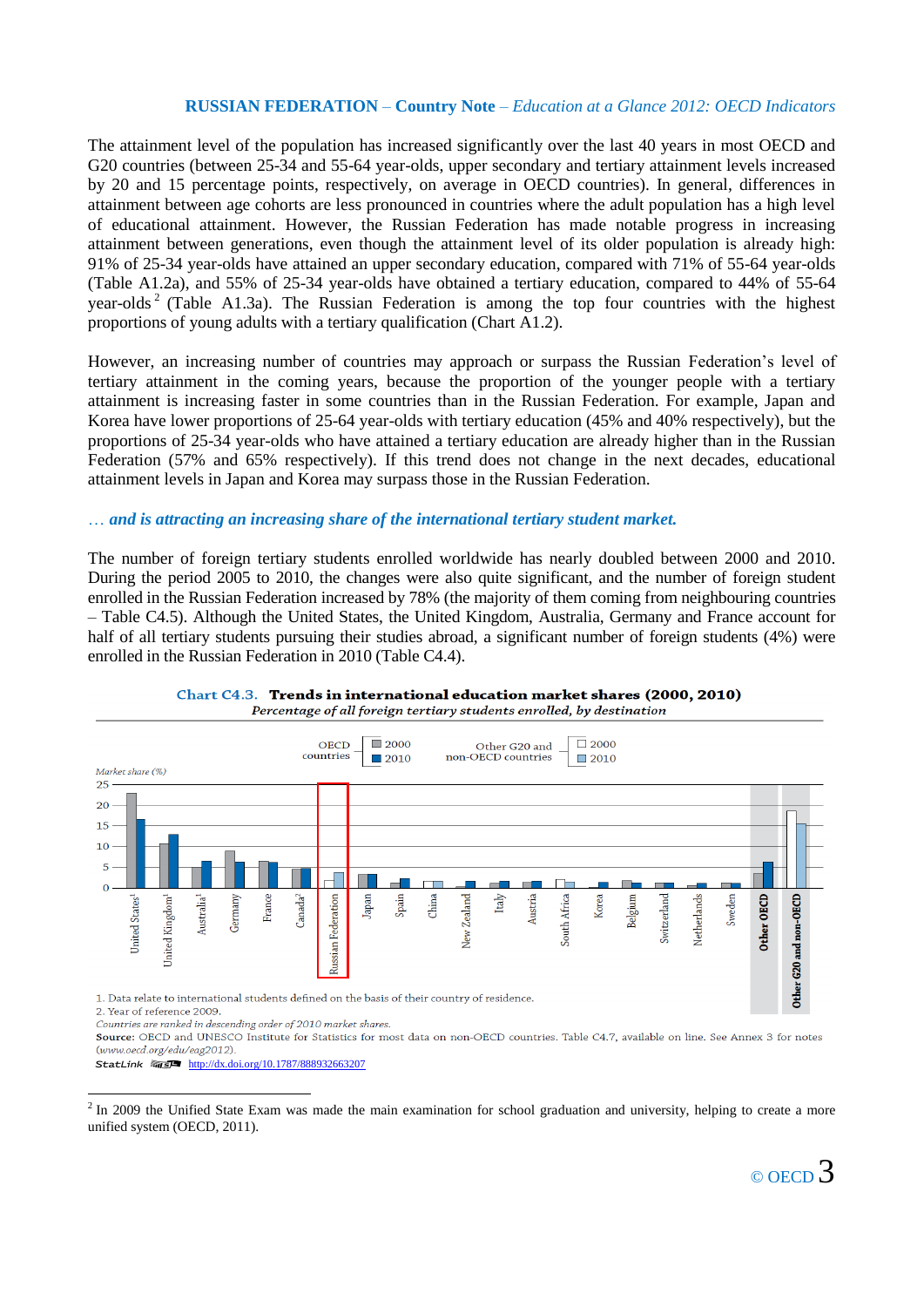Over a ten-year period, the Russian Federation's market share of international students (in other words, the proportion of international students who chose the Russian Federation as their destination for studies) grew by almost two percentage points (Chart C4.3). By contrast, the shares for Germany and the United States decreased by more than two percentage points during the same period (by 6.3 and 2.3 percentage points respectively).

### *Despite a large increase in national income invested in education…*

The level of expenditure on education is affected by the size of a country's school age population, enrolment rates, level of teachers' salaries and the organisation and delivery of instruction. In the Russian Federation, investment in education increased substantially between 2000 and 2009. Public expenditure on education more than doubled for all levels of education combined, and more than tripled at the tertiary level (Tables B3.1, B3.2a and B3.2b).

This increase in education expenditure occurred in parallel with the rise of its GDP. Between 2000 and 2009, the Russian Federation had the largest increase in the GDP among OECD and other G20 countries (Table B2.5). However, the global recession that began in 2008 had (and is still having) a major negative impact on the different sectors of the economy. The Russian Federation's GDP fell (by 8%) between 2008 and 2009, as in most OECD countries, but because expenditure on education increased (by 6%) during this period, the proportion of the GDP spent on education also increased.

### *…the Russian Federation's investment in education is nonetheless below the OECD average.*

In 2009, the Russian Federation's (public) expenditure per student from primary to tertiary education was less than two thirds of the level of the OECD average (USD 5 354, compared to USD 9 249) (Table B1.1a). The difference with the OECD average is even larger when considering the various levels of education. Expenditure per student on primary, secondary and post-secondary non-tertiary education was only about half the OECD average (USD 4 325, compared to USD 8 617), while its expenditure per tertiary student was at 58% of the OECD average (USD 7 749, compared to USD 13 719) (Table B1.2).

Compared with the national wealth of the country (measured by GDP), the Russian Federation's spending on educational institutions amounted to 5.5% of the GDP in 2009, below the OECD average (6.3%). This resulted mainly from the low proportion of expenditure devoted to primary, secondary and post-secondary non-tertiary education. All together, 43% of expenditure on education is devoted to these levels of education combined, the lowest proportion among all countries with available data. This translates into 2.4% of GDP spent on these levels, compared with 4.0% on average in OECD countries. By contrast, expenditure on preprimary and tertiary education amount to 0.9% and 1.8% of GDP respectively, which are above the OECD average levels (0.5% and 1.6% respectively). In fact, expenditure on the pre-primary education is among the largest across OECD and other G20 countries (Table B2.2).

### *Public funding is predominant and focuses more on below-tertiary education, compared with the OECD average…*

Education in the Russian Federation is predominantly funded by public sources, as in most OECD countries. Overall, 85% of total expenditure on education comes from public sources – an amount equal to the OECD average level. Compared to OECD countries, the share of public funding for education is below the OECD average at tertiary level, and above the OECD average at lower levels of education. Primary, secondary and post-secondary non-tertiary education relies nearly exclusively on public funds (97% of expenditure is from public sources, about 6 percentage points more than the OECD average, Table B3.2a). At the tertiary level, the proportion of expenditure from private sources is 35%, 5 percentage points higher than the OECD average (30%) (Table B3.2).

# $_{\odot}$  of CD  $4$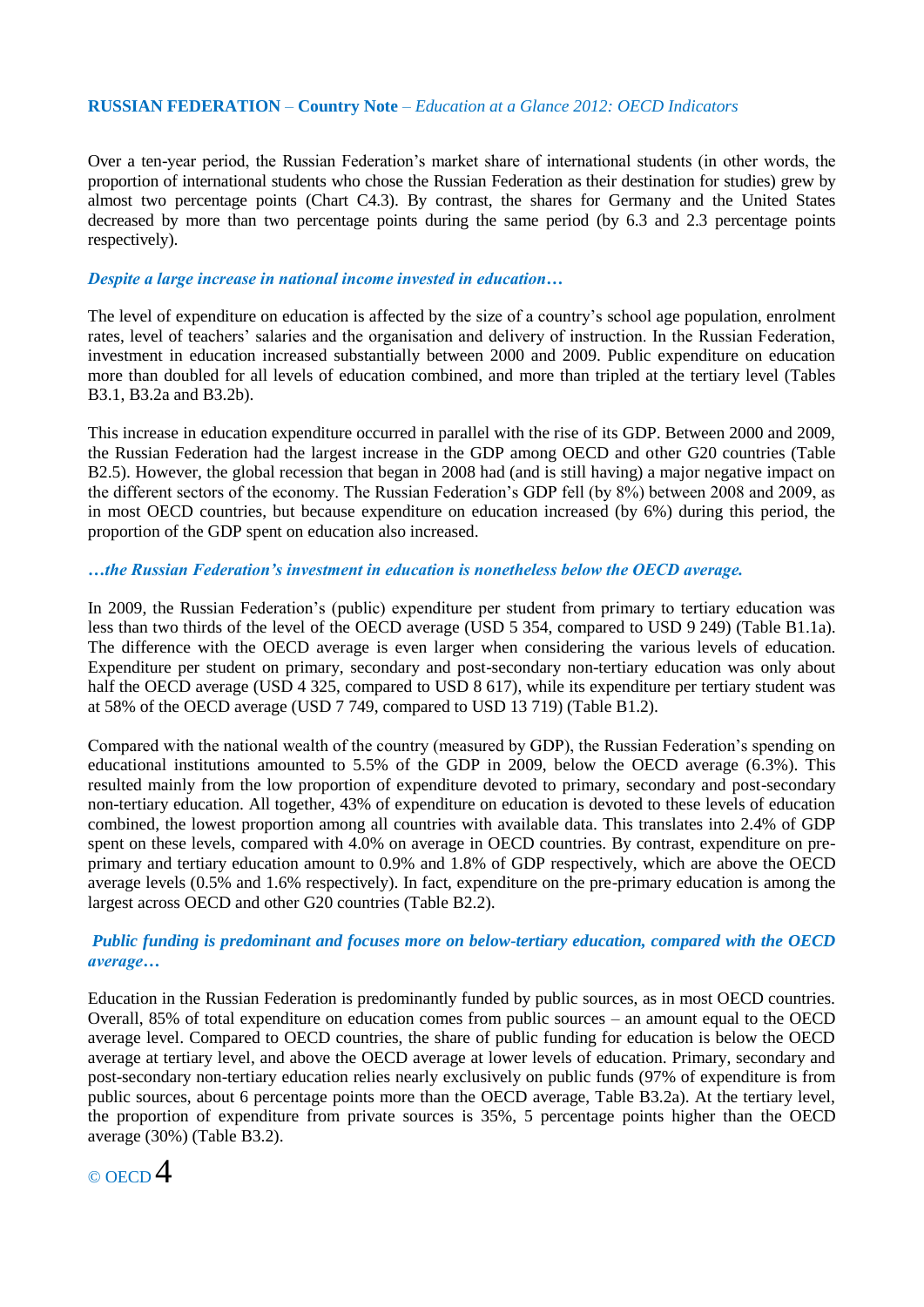#### of GDP for all levels of education (2000 and 2009) and index of change between 2000 and 2009 (2000=100, constant prices) 2009  $•2000$ % of GDP  $\overline{q}$  $\frac{8}{7}$ Si ta  $\frac{1}{6}$ Argentina Chile<sup>1</sup> Brazil<sup>1</sup> Korea Israel 3elgium France Netherlands Australia Portugal Poland Spain Japan Denmark Mexico Slovenia Germany Italy India<sup>1</sup> iceland Sweden inland reland Istonia<sup>1</sup> Canada Austria Indonesia Norway Hungary

Chart B2.1. Expenditure on educational institutions as a percentage



1. Public expenditure only (for Switzerland, in tertiary education only; for Norway, in primary, secondary and post-secondary non-tertiary education only; for Estonia, New Zealand and the Russian Federation, for 2000 only). Countries are ranked in descending order of expenditure from both public and private sources on educational institutions in 2009. Source: OECD. Argentina, India, Indonesia: UNESCO Institute for Statistics (World Education Indicators programme). South Africa: UNESCO Institute for Statistics. Table B2.1 and Table B2.5, available on line. See Annex 3 for notes (www.oecd.org/edu/eag2012). StatLink **1** 1 <http://dx.doi.org/10.1787/888932662580>

### *… and class sizes tend to be small in public institutions at the lower levels of education.*

The Russian Federation has the second smallest class sizes at the primary level (less than 17 pupils per classroom, compared with 21 on average in OECD countries) and the smallest class sizes at the lower secondary level (18 students per classroom, compared with 23 on average in OECD countries) (Table D2.1). Whereas in OECD countries the average class size does not differ between public and private institutions by more than one student per class in both primary and lower secondary education, class sizes are much larger in public institutions than in private institutions in the Russian Federation (by more than 6 students at the primary level and 8 students at the lower secondary level) (Chart D2.4 and Table D2.1).

### *Students receive somewhat less instruction time…*

In the Russian Federation, intended instruction time is fully compulsory for all students between 7 and 14 years old. Students receive 5 835 hours of instruction during this period, the third-lowest instruction time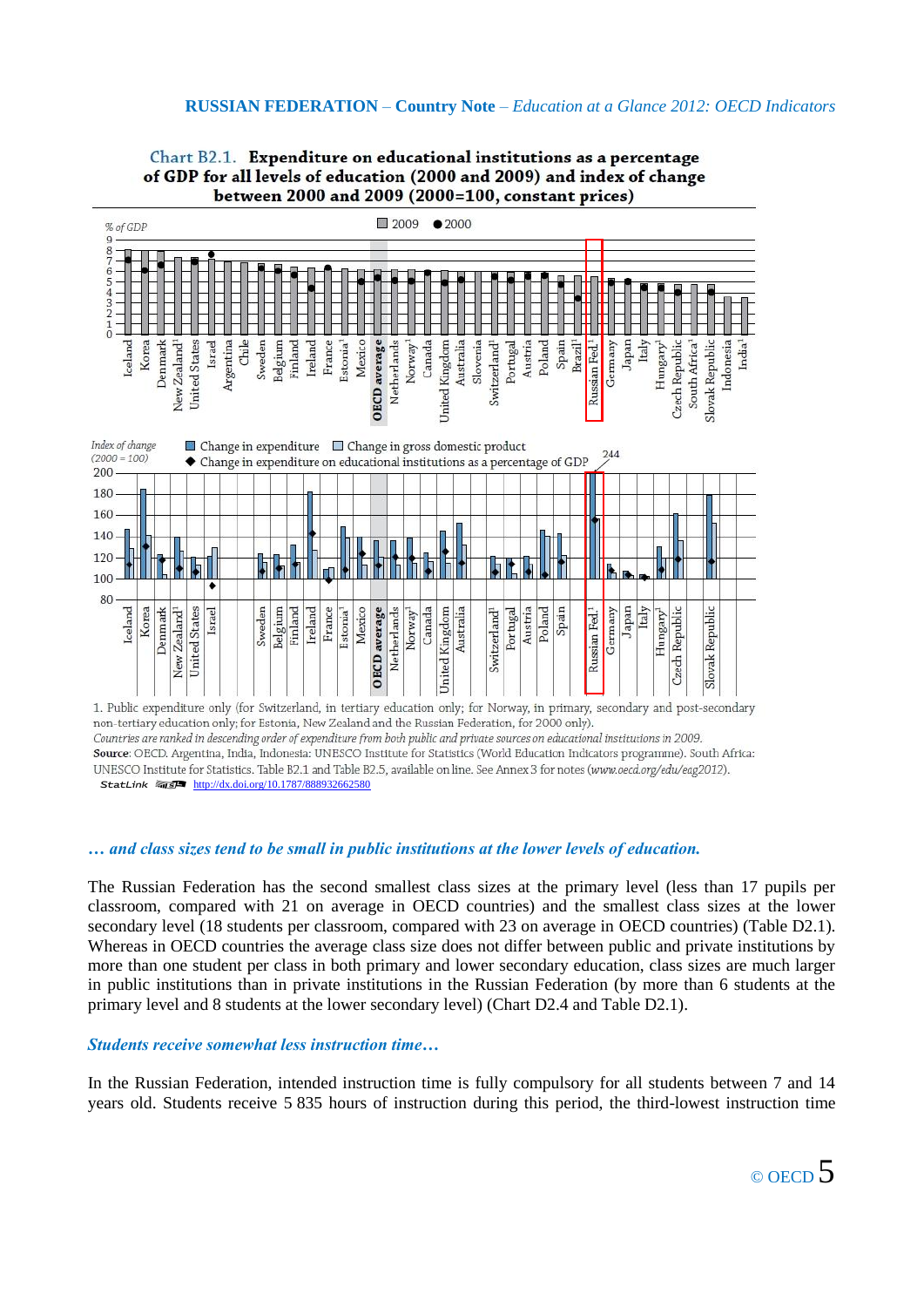among OECD and G20 countries, and about 1000 hours less than the OECD average (6 862 hours) (Chart D1.1).

Compared with the average in OECD countries, instruction time is more focused on the three basic subjects: reading, writing and literature, mathematics and science. Between the ages of 7 and 8, 66% of instruction time is devoted to these subjects (55% on average in OECD countries), with a particular emphasis on reading, writing and literature (39% of instruction time, compared to 30% on average). Instruction time devoted to these basic subjects is at the OECD average for students between ages 9 and 11 (50% of instruction time, compared with 47% on average), but above the OECD average for students between 12 and 14 (54%, compared to 41%). Most of this difference (between the ages of 12 and 14) results from the large proportion of time devoted to science (24% of instruction time – 12% on average – which is the largest share in OECD and G20 countries) (Tables D1.2a, D1.2b and D1.2c).

### Chart D1.1. Total number of intended instruction hours in public institutions between the ages of 7 and 14 (2010)



Ages 7 to 8 Ages 9 to 11 Ages 12 to 14

1. Minimum number of hours per year.

2. Estimated because breakdown by age is not available.

3. "Ages 12-14" covers ages 12-13 only.

Countries are ranked in ascending order of the total number of intended instruction hours.

Source: OECD. Table D1.1. See Annex 3 for notes (www.oecd.org/edu/eag2012).

StatLink **1 6 <http://dx.doi.org/10.1787/888932663511>** 

 $\circ$  OECD 6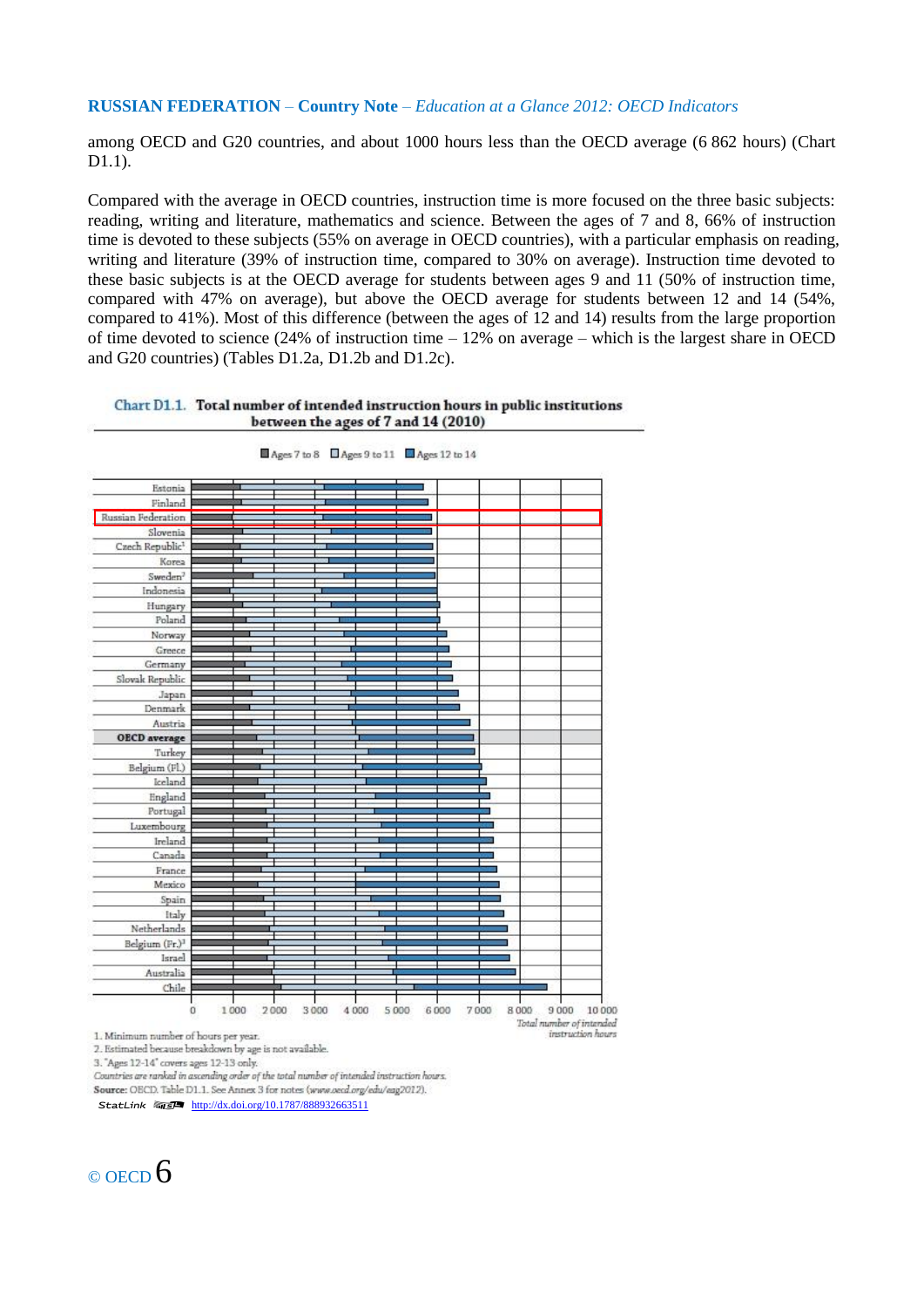### … *and have strong expectations for their futures.*

15-year-old students participating in the 2006 PISA assessment were asked about their work expectations at around the age of 30. In OECD countries, more than half (55%) of the 15 year-olds expect to pursue highly skilled lines of employment, dominated by professional and managerial positions. The proportion reached 65% in the Russian Federation (and in five other OECD or G20 countries). Girls have more ambitious aspirations than boys, as in most countries, but the gender gap in career expectations was particularly large in the Russian Federation (more than 18 percentage points, the fifth largest gap among countries). Nevertheless, the proportion of both girls and boys with high expectations are higher than on average in OECD or G20 countries (Table A4.1).

### *A much higher proportion of teachers are women compared to most other countries…*

Three-quarters of teachers are women (as for three other countries), the largest proportion among OECD and other G20 countries (two-thirds of teachers and academic staff are women, on average in OECD countries). This proportion decreases at higher levels of education but, among OECD and G20 countries, the Russian Federation has the largest shares of female teachers at the upper secondary level (80%, compared to 56% on average in OECD countries) and at the tertiary level (56%, compared to 41% on average in OECD countries). Only Finland, New Zealand and South Africa also have a majority of female academic staff at the tertiary level (Table D5.3).

### *…and teachers spend a smaller amount of time teaching.*

The working time of teachers includes both teaching and non-teaching time. In a few countries, including the Russian Federation, there is no formal requirement regarding the time spent on non-teaching activities, and only the teaching time of teachers varies by level of education. In the Russian Federation, teachers spend 615 hours annually teaching at the primary level and 507 hours at the secondary level, which are among the five lowest teaching times in OECD and G20 countries (in OECD countries the average is 782 hours at the primary level, 704 hours at the lower secondary level, and 658 hours at the upper secondary level) (Table D<sub>4.1</sub>).

The composition of teachers' annual teaching time, in terms of weeks and days of instruction and hours of teaching time, varies considerably. As a result, the average number of hours per day that teachers teach also varies widely. With three hours of teaching per day for teachers at the secondary level, the Russian Federation is among the countries with the lowest number of teaching hours per day for teachers (Chart D4.1 and Table D4.1).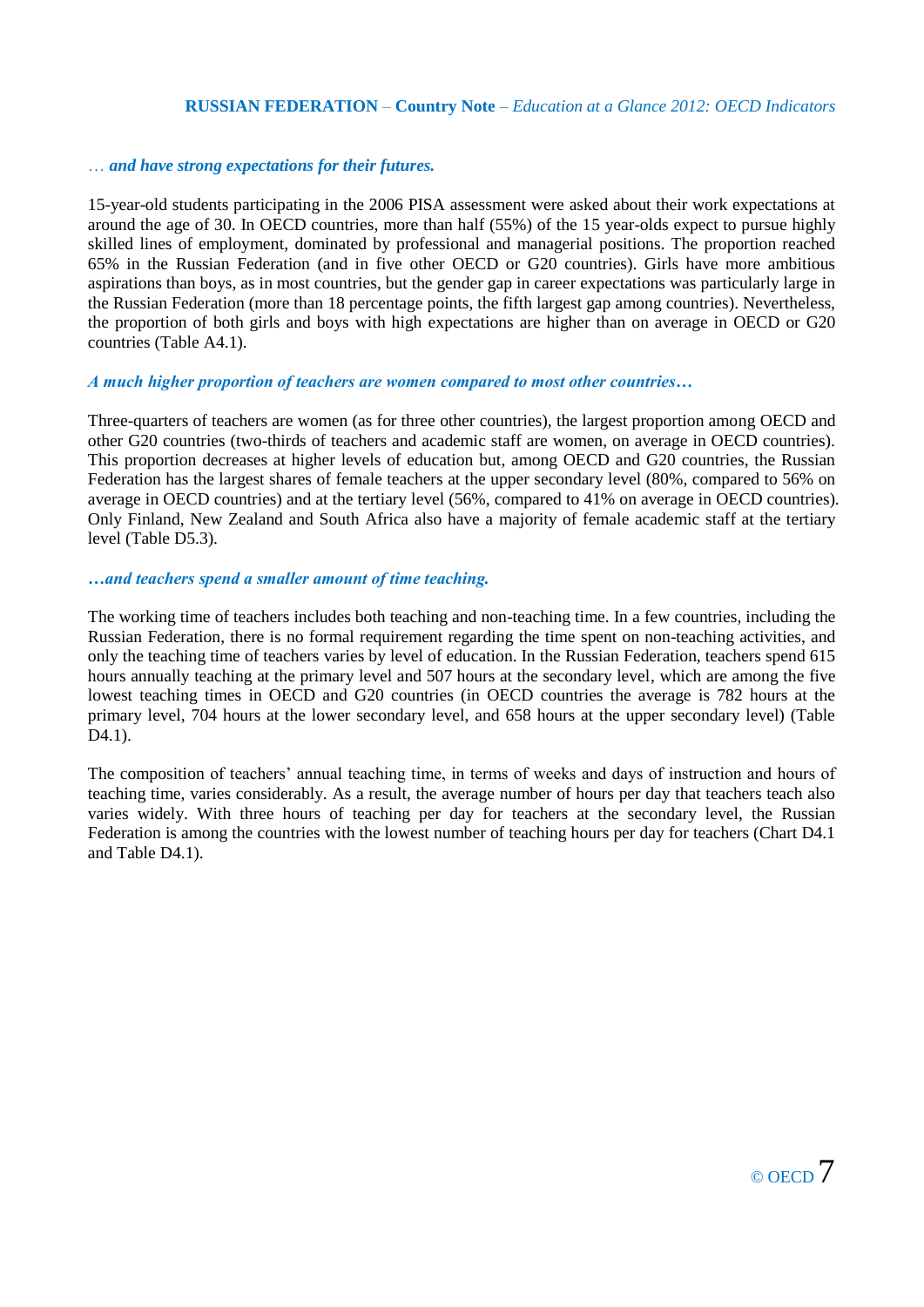# **KEY FACTS**

| <b>Indicator</b>                                                                           | <b>Russian</b><br><b>Federation</b> | <b>OECD</b><br>average | <b>Russian</b><br><b>Federation rank*</b> |  |  |
|--------------------------------------------------------------------------------------------|-------------------------------------|------------------------|-------------------------------------------|--|--|
| <b>Educational Access and Output</b>                                                       |                                     |                        |                                           |  |  |
| <b>Enrolment rates</b>                                                                     |                                     |                        |                                           |  |  |
| 3-year-olds (in early childhood education)                                                 | 68%                                 | 66%                    | 20 of 36 countries                        |  |  |
| 4-year-olds (in early childhood and primary education)                                     | 75%                                 | 81%                    | 26 of 38 countries                        |  |  |
| 5-14 year-olds (all levels)                                                                | 93%                                 | 96%                    | 38 of 39 countries                        |  |  |
| Percentage of population that has attained pre-primary or primary levels of education only |                                     |                        |                                           |  |  |
| 25-64 year-olds                                                                            | 3%                                  | m                      | 28 of 37 countries                        |  |  |
| Percentage of population that has attained at least upper secondary<br>education           |                                     |                        |                                           |  |  |
| 25-64 year-olds                                                                            | 88%                                 | 74%                    | 7 of 40 countries                         |  |  |
| 25-34 year-olds                                                                            | 91%                                 | 82%                    | 8 of 36 countries                         |  |  |
| 55-64 year-olds                                                                            | 71%                                 | 62%                    | 15 of 36 countries                        |  |  |
| Percentage of population that has attained tertiary education                              |                                     |                        |                                           |  |  |
| 25-64 year-olds                                                                            | 54%                                 | 31%                    | 1 of 41 countries                         |  |  |
| 25-34 year-olds                                                                            | 55%                                 | 38%                    | 4 of 37 countries                         |  |  |
| 55-64 year-olds                                                                            | 44%                                 | 23%                    | 2 of 37 countries                         |  |  |
| Entry rates into tertiary education                                                        |                                     |                        |                                           |  |  |
| Vocational programmes (Tertiary-type B)                                                    | 29%                                 | 17%                    | 6 of 33 countries                         |  |  |
| University programmes (Tertiary-type A)                                                    | 66%                                 | 62%                    | 12 of 36 countries                        |  |  |
| <b>Financial Investment in Education</b>                                                   |                                     |                        |                                           |  |  |
| Annual expenditure per student (in equivalent USD, using PPPs)                             |                                     |                        |                                           |  |  |
| Pre-primary education                                                                      | m                                   | 6 6 7 0                | m                                         |  |  |
| Primary education                                                                          | m                                   | 7719                   | m                                         |  |  |
| Secondary education                                                                        | 4 3 2 5                             | 9 3 1 2                | 31 of 37 countries                        |  |  |
| Tertiary education                                                                         | 7749                                | 13728                  | 31 of 37 countries                        |  |  |
| Total public and private expenditure on education                                          |                                     |                        |                                           |  |  |
| As a percentage of GDP                                                                     | 5.5%                                | 6.2%                   | 28 of 37 countries                        |  |  |
| Total public expenditure on education                                                      |                                     |                        |                                           |  |  |
| As a percentage of total public expenditure                                                | m                                   | 13.0%                  | m                                         |  |  |
| Share of private expenditure on educational institutions                                   |                                     |                        |                                           |  |  |
| Primary, secondary and post-secondary non-tertiary education                               | 2.8%                                | 8.8%                   | 25 of 32 countries                        |  |  |
| Tertiary education                                                                         | 35.4%                               | 30%                    | 9 of 31 countries                         |  |  |
| All levels of education                                                                    | 15.2%                               | 16%                    | 13 of 30 countries                        |  |  |